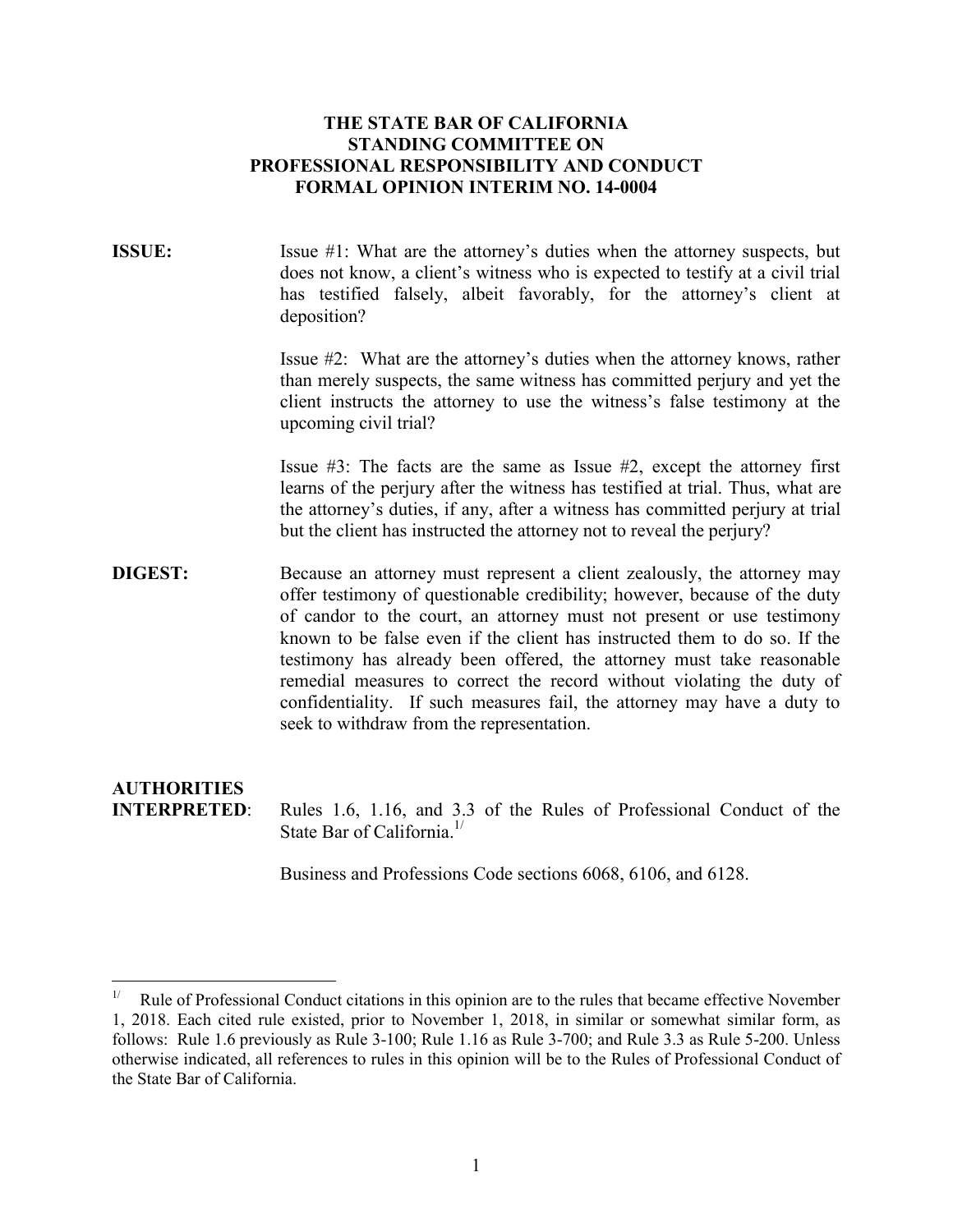### **STATEMENT OF FACTS**

Attorney ("Attorney") represents plaintiff ("Client") in a sexual harassment case against her immediate supervisor ("Supervisor") and her employer. Before the lawsuit is filed, Attorney interviews Client's co-worker ("Witness"), who corroborates, as an eyewitness, evidence of Supervisor's sexual harassment directly supporting Client's key claims. The eyewitness testimony is crucial; without it, Client may well lose the case.

Attorney files the lawsuit and during discovery discloses Witness as a percipient witness supporting Client's allegations. The defense deposes Witness, who testifies, under oath, consistent with the statements he earlier made to Attorney. When the case is set for trial, Attorney lists Witness as a trial witness.

Scenario #1: Shortly before trial, Attorney reviews Witness's deposition testimony, and, based on newly obtained and seemingly credible testimony from other sources, begins to have doubts about the truthfulness of Witness's eyewitness testimony. Attorney forms the opinion, but does not know with certainty, that Witness may have lied about being an eyewitness and may have come forward only as a favor to help Client as a fellow employee and friend.

Scenario #2: Shortly before trial, Client tells Attorney that Witness recently admitted to fabricating his claim to having been an eyewitness to the sexual harassment. Attorney promptly contacts Witness, who admits to having given the false testimony. Attorney informs Client, who nonetheless instructs Attorney to use Witness's perjured testimony at trial.

Scenario #3: Unlike Scenario #1 or #2, Attorney does not know before trial that Witness's deposition testimony was perjured. At trial, during opening statements, Attorney refers to the importance of Witness's eyewitness testimony. Witness testifies on Client's behalf, claiming to be an eyewitness to the sexual harassment. Attorney cross-examines Supervisor, seeking to impeach him with Witness's eyewitness account. Before trial concludes, however, Client tells Attorney that Witness has admitted to lying in his trial testimony. Attorney promptly contacts Witness, who admits that his testimony claiming to be an eyewitness to the harassment was willfully false. Client instructs Attorney not to reveal the perjury to the court.

# **DISCUSSION**

These scenarios address progressing situations in which an attorney must balance advocacy with the duties of candor to the court and client confidentiality.

#### *Scenario #1*

This scenario poses the question regarding what an attorney is ethically obligated to do if the attorney comes to suspect, but does not know, the client's witness may have falsely testified at deposition. The deposition testimony has not yet been presented to the court.

In evaluating their duties in this context, attorneys must keep in mind their duty to zealously represent their clients within the bounds of the law. In so doing they are entitled to resolve all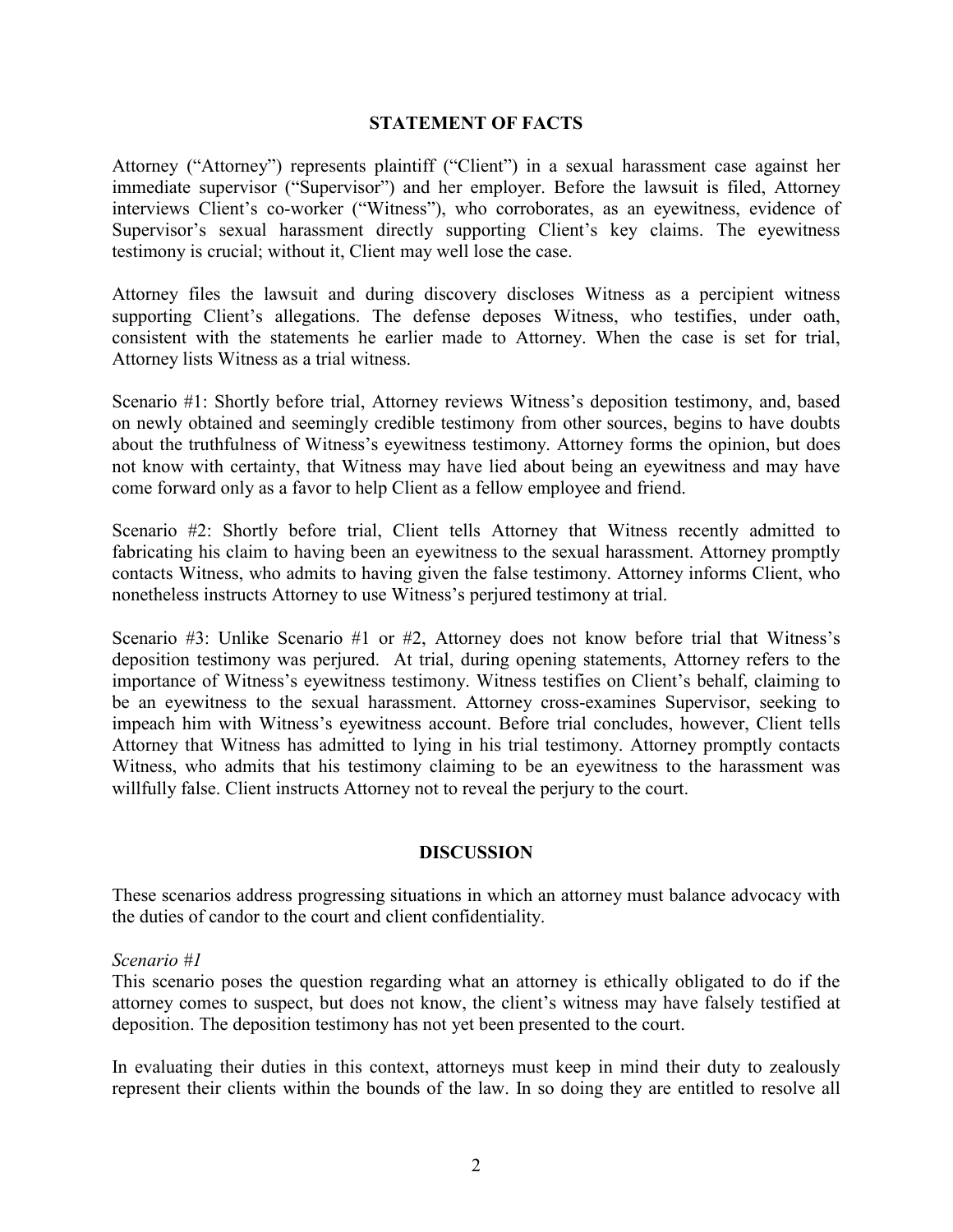doubts about the credibility of evidence in their client's favor. *People v. McKenzie* (1983) 34 Cal.3d 616, 631 [194 Cal.Rptr. 462]; *People v. Crawford* (1968) 259 Cal.App.2d 874 [66 Cal.Rptr. 527] ("attorney should represent his client to the hilt"); *McCoy v. Court of Appeals of Wisconsin* (1988) 486 U.S. 429, 444 [108 S.Ct. 1895] ("In searching for the strongest arguments available, the attorney must be zealous and must resolve all doubts and ambiguous legal questions in favor of his or her client."). $^{2/}$  $^{2/}$  $^{2/}$ 

In this scenario Attorney lacks actual knowledge that the testimony was untruthful. Rather, Attorney is merely skeptical about Witness's veracity. A mere suspicion that the testimony could be false will not preclude Attorney from using it. "Although attorneys may not present evidence they know to be false or assist in perpetrating known frauds on the court, they may ethically present evidence that they suspect, but do not personally know, is false . . . . Presenting incredible evidence may raise difficult tactical decisions – if counsel finds evidence incredible, the fact finder may also – but, as long as counsel has no specific undisclosed factual knowledge of its falsity, it does not raise an ethical problem." (*People v. Bolton* (2008) 166 Cal.App.4th 343, 357 [82 Cal.Rptr.3d 671], citing *People v. Riel* (2000) 22 Cal.4th 1153, 1217 [96 Cal.Rptr.2d 1]). [3/](#page-2-1) See also, rule 3.3(a)(3) ("A lawyer shall not: . . . offer evidence the lawyer knows to be false.").<sup>[4/](#page-2-2)</sup>

Thus, Attorney's mere skepticism over the Witness's truthfulness, standing alone, does not ethically preclude the use of the testimony. Attorney may present this evidence and, consistent with the duty of zealous advocacy, forcefully argue Client's cause based on it. However, under rule 3.3(a)(3) in a civil case, "a lawyer *may* refuse to offer evidence . . . the lawyer reasonably believes is false." (Emphasis added).

# S*cenario #2*

In this scenario, Attorney's state of mind as to Witness's veracity has advanced from skepticism to actual knowledge of perjury. The false testimony is perjurious because it was willfully given and meets the "materiality" element of perjury, as stated above, "The eyewitness testimony is

<span id="page-2-0"></span> $\frac{1}{2}$ See also, *Cassim v. Allstate Ins. Co.* (2004) 33 Cal.4th 780, 795 [16 Cal.Rptr.3d 374], as modified (Oct. 13, 2004) (counsel has "very wide" latitude to discuss the merits of a case, both as to law and facts); *Nishihama v. City & Cty. of San Francisco* (2001) 93 Cal.App.4th 298, 305 [112 Cal.Rptr.2d 861] (Counsel "is entitled to argue his or her case vigorously and to argue all reasonable inferences from the evidence"); *Risley v. Lenwell* (1954) 129 Cal.App.2d 608, 659 [277 P.2d 897] ("Counsel in summing up a case are given wide latitude and may indulge in all fair arguments in favor of their client's case.").

<span id="page-2-1"></span><sup>3/</sup> See also, *Nguyen v. Knowles* (E.D. Cal. Aug. 3, 2010) 2010 WL 3057678 \*12 ("Precedent in this and other circuits suggests that an attorney should have a 'firm factual basis' for believing that a client will testify falsely before acting on such a belief"); Orange County Bar Association Formal Opn. No. 2003-01 ("actual knowledge" standard should apply in criminal cases).

<span id="page-2-2"></span>Rule 1.0.1(f) defines "knows" as "actual knowledge of the fact in question" and adds: "A person's knowledge may be inferred from circumstances." Because witnesses rarely admit to having committed perjury, it can be difficult to determine whether perjury has occurred. The "materiality" element of the crime of perjury "may not become apparent until the close of all testimony . . . . It is not a simple matter for an attorney to conclude . . . that he/she knows [the witness] has committed perjury." Cal. State Bar Formal Opn. No. 1983-74.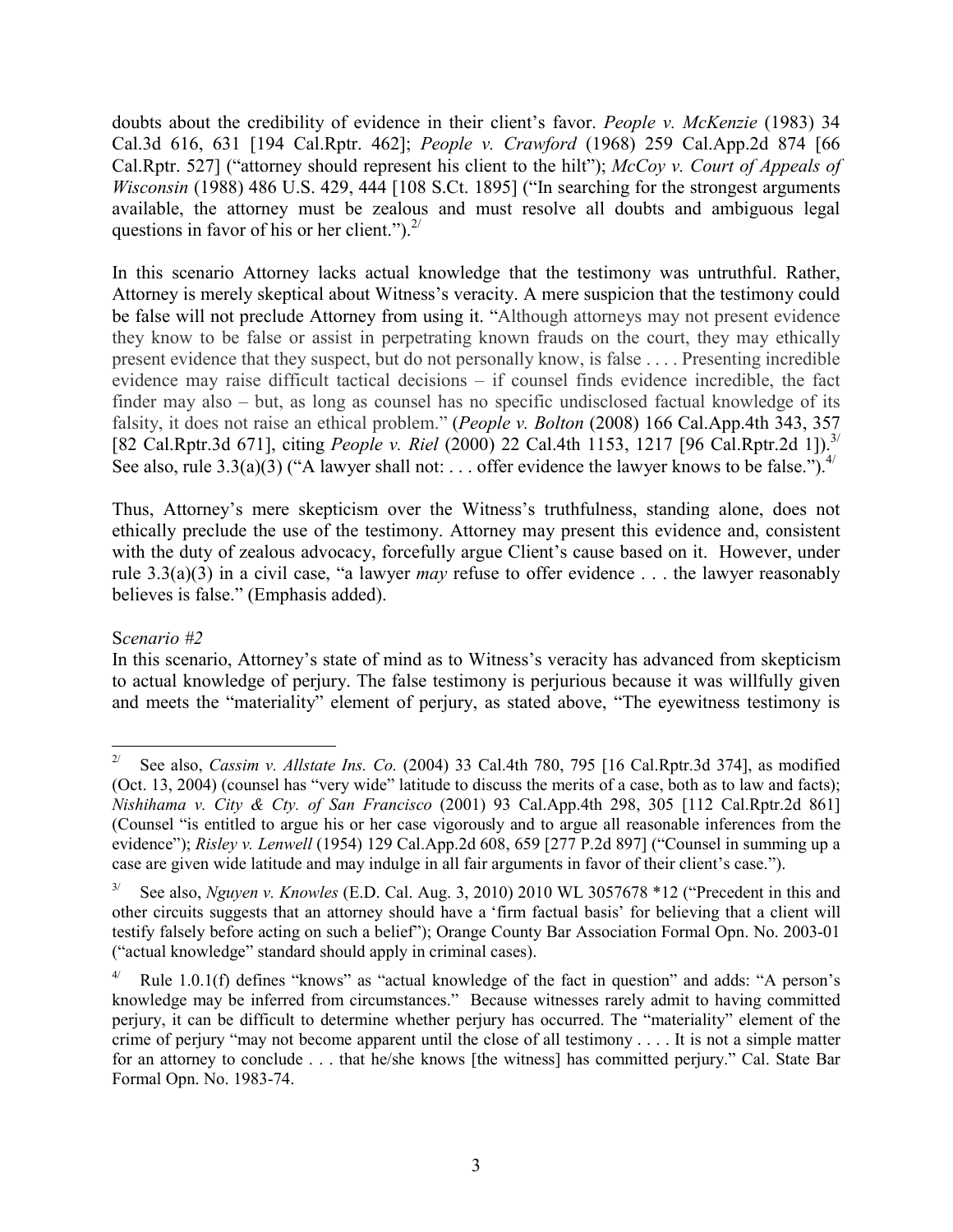crucial; without it, Client may well lose the case."[5](#page-3-0)/ Nonetheless, Client, has instructed Attorney to use the perjured testimony at trial.

This scenario concerns an attorney's duty of candor to the court, found in rule 3.3 ("Candor Toward the Tribunal.") and Business and Professions Code section 6068. The former provides, in part, "A lawyer shall not: . . . offer evidence the lawyer knows to be false." Business and Professions Code section 6068(b) and (d) likewise provides, "It is the duty of an attorney . . . (b) To maintain the respect due to the courts of justice and judicial officers. . . . [and] (d) To employ . . . means only as are consistent with truth, and never to seek to mislead the judge or any judicial officer by an artifice or false statement of fact or law."

Correspondingly, Business and Professions Code section 6106 proscribes "the commission of any act involving, moral turpitude, dishonesty or corruption." In addition, Business and Professions Code section 6128(a) provides: "Every attorney is guilty of a misdemeanor who either: (a) Is guilty of any deceit or collusion, or consents to any deceit or collusion, with intent to deceive the court or any party." It is well-established in case law, as well, that "[a]n attorney who attempts to benefit his client through the use of perjured testimony may be subject to criminal prosecution … as well as severe disciplinary action." *In re Branch* (1969) 70 Cal.2d 200, 211 [74 Cal.Rptr. 238].

Therefore, Attorney's ethical mandate is clear. Attorney may not solicit or otherwise seek to introduce testimony which Attorney knows to be false.

In this civil case setting, Attorney also has the authority to refuse to follow Client's instruction to submit the perjured testimony.<sup> $6/$  $6/$ </sup> The Supreme Court addressed the question of an attorney's authority to refuse to call a particular witness in *Blanton v. Womancare* (1985) 38 Cal.3d 396 [212 Cal.Rptr. 151]: "Considerations of procedural efficiency require . . . that in the course of a trial there be but one captain per ship. An attorney must be able to make such tactical decisions whether to call a particular witness, and the court and opposing counsel must be able to rely upon

<span id="page-3-0"></span> 5/ Perjury is defined as testimony under oath which is "willfully" false on a "material" matter. California Penal Code section 118. "Materiality" means a false statement that "could probably influence the outcome of the proceeding." *People v. Rubio* (2004) 121 Cal.App.4th 927, 933 [17 Cal.Rptr.3d 524].

<span id="page-3-1"></span><sup>6/</sup> In contrast the defendant-client's sixth amendment right to testify in their own defense in a criminal proceeding reserves to the client, not the attorney, ultimate control over whether to personally testify. *Rock v. Arkansas* (1987) 483 U.S. 44, 49-52 [107 S.Ct. 2704]. Thus, the "criminal defendant has the right to take the stand even over the objections of his trial counsel." *People v. Johnson* (1998) 62 Cal.App.4th 608, 618 [72 Cal.Rptr.2d 805]. In that setting, the attorney's options, even if the attorney is aware the client intends to commit perjury, include allowing the testimony to go forward in a narrative format. (*Id.* at p. 629-630.) See also, rule 3.3, Comment [4] (In criminal trials a defense lawyer may offer the defendant's testimony "in a narrative form if the lawyer made reasonable efforts to dissuade the client from the unlawful course of conduct and the lawyer has sought permission from the court to withdraw as required by rule 1.16. The obligations of a lawyer under these rules and the State Bar Act are subordinate to applicable constitutional provisions.") (citations omitted). Use of the narrative approach in a criminal trial has been accepted where a third-party witness is committing perjury. See, *People v. Gadson* (1993) 19 Cal.App.4th 1700, 1712 [24 Cal.Rptr.2d 219].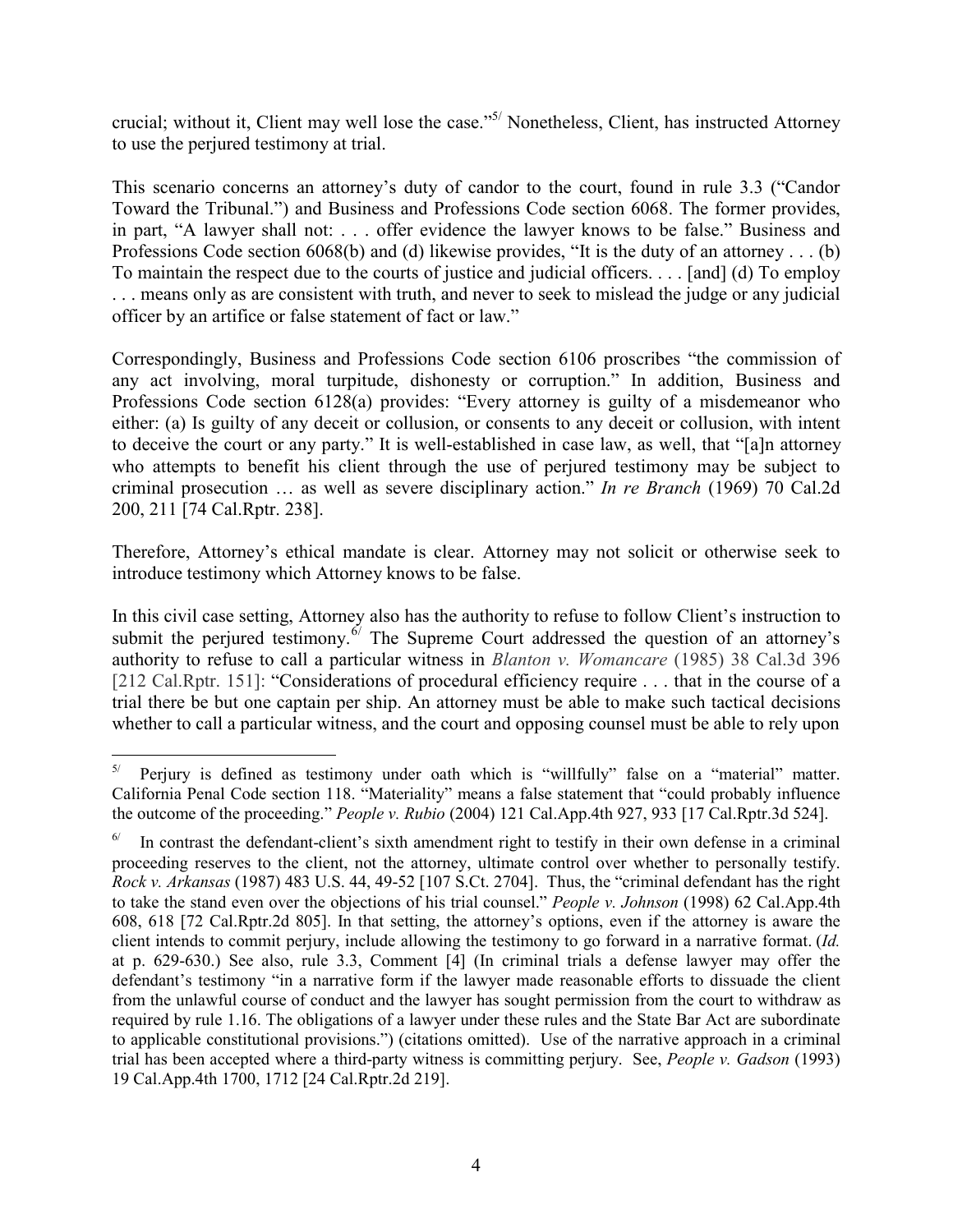the decisions he makes, even when the client voices opposition in open court." (*Id.* at p. 404 [citations omitted]).<sup>[7](#page-4-0)/</sup> Thus, an attorney may refuse to call a witness even though the client requests that the witness testify. *Nahhas v. Pacific Greyhound Lines* (1961) 192 Cal.App.2d 145, 146 [13 Cal.Rptr. 299].<sup>[8](#page-4-1)/</sup>

Here, Attorney must refuse to follow Client's instruction to offer the false testimony at the upcoming trial. Attorney must remonstrate with Client, explaining to her the illegality of perjury, the potential consequences to her sponsoring perjured testimony $\mathcal{I}$  and Attorney's ethical duty to refuse to be party to any such offering. Rule 3.3, Comment [4] ("If a lawyer knows the client intends to testify falsely or wants the lawyer to introduce false evidence, the lawyer should seek to persuade the client that the evidence should not be offered and, if unsuccessful, must refuse to offer the false evidence.").

If, despite remonstration, Client persists with the instruction, Attorney must still refuse to present the testimony at trial. Attorney can continue in the representation but, consistent with Attorney's authority to control witness presentation in civil cases, can and must refuse to offer Witness's testimony at the upcoming trial.

Another option for Attorney, rather than continuing to trial, is to request that Client allow Attorney to withdraw as counsel under the rule of "permissive withdrawal" in rule  $1.16(b)$ .<sup>[10/](#page-4-3)</sup> Attorney should also consider whether the disagreement with Client has caused a deterioration in their relationship so significant that Attorney "can no longer competently and diligently represent the client" in which case Attorney may have a mandatory duty to seek to withdraw. Rule 3.3, Comment [8]. If Client refuses, then Attorney may move the court to withdraw as counsel

<span id="page-4-0"></span> 7/ "[I]n both civil and criminal matters, a party's attorney has general authority to control the procedural aspects of the litigation and, indeed, to bind the client in these matters." *In re Horton* (1991) 54 Cal.3d 82, 95, 102 [284 Cal.Rptr. 305]. Encompassed in this is the authority to control matters of ordinary trial strategy, such as which witnesses to call, the manner of cross-examination, what evidence to introduce, and whether to object to an opponent's evidence. *Gdowski v. Gdowski* (2009) 175 Cal.App.4th 128, 138 [95 Cal.Rptr.3d 799]. However, a decision on any matter that will affect the client's substantive rights is within the client's sole authority. *Maddox v. City of Costa Mesa* (2011) 193 Cal.App.4th 1098, 1105 [122 Cal.Rptr.3d 629].

<span id="page-4-1"></span><sup>8/</sup> In addition, if Witness's only purpose at trial would be to testify as an alleged eyewitness on matters now known to be false, Witness should not be mentioned in pretrial disclosure documents (for example, pretrial witness lists or trial briefs).

<span id="page-4-2"></span><sup>9/</sup> Penal Code section 127: "Every person who willfully procures another person to commit perjury is guilty of subornation of perjury, and is punishable in the same manner as he would be if personally guilty of the perjury so procured."

<span id="page-4-3"></span>Rule 1.16(b) presents several circumstances allowing for permissive withdrawal that may be implicated under these facts: Client is seeking to pursue a course of conduct the lawyer reasonably believes was a crime or fraud, the client insists that the lawyer pursue a course of conduct that is criminal or fraudulent, the client's conduct renders it unreasonably difficult for the lawyer to carry out the representation effectively or the representation likely will result in a violation of the Rules of Professional Conduct or the State Bar Act. Rule  $1.16(b)(2)-(4)$  and  $(b)(9)$ .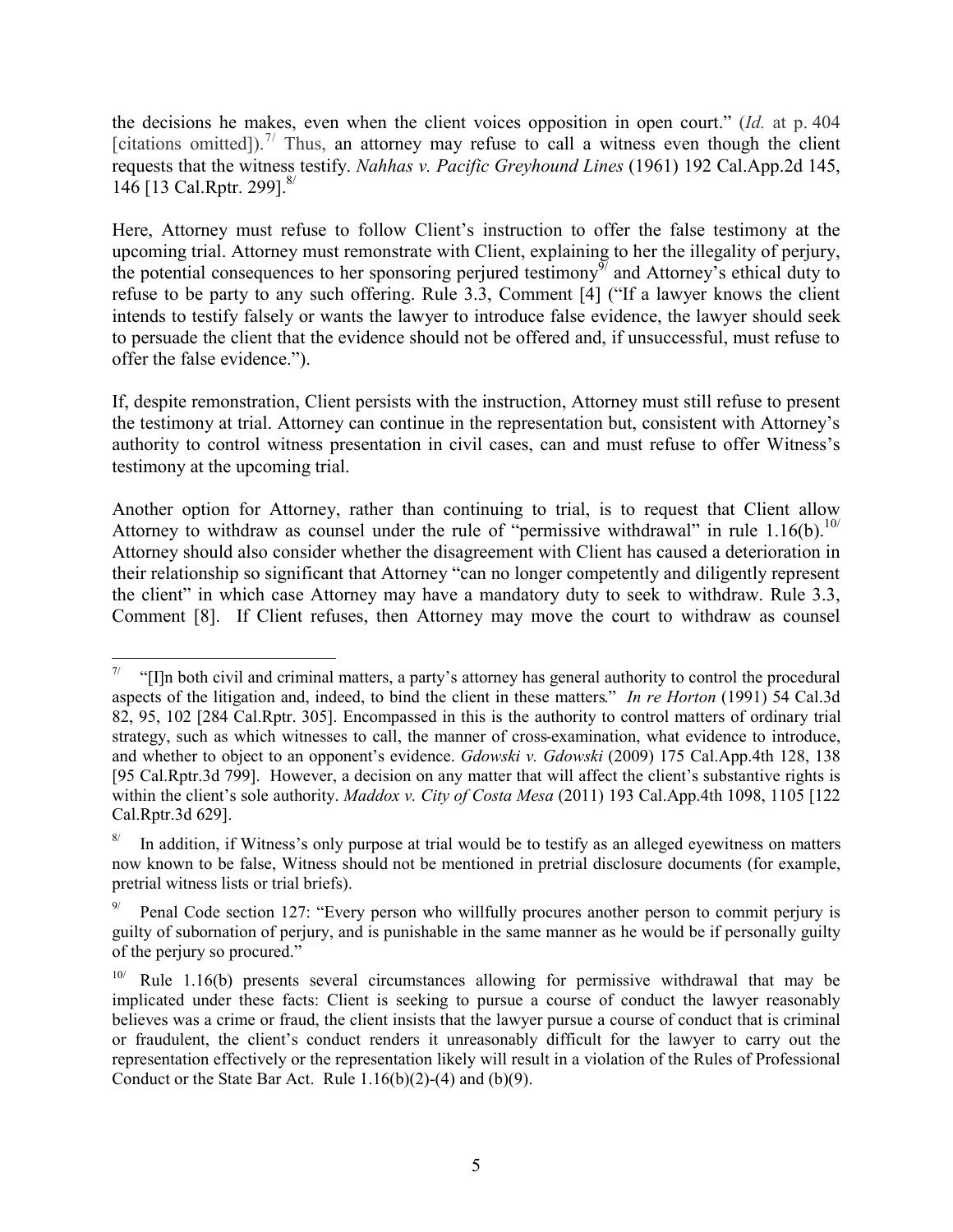without disclosing the perjured testimony. *People v. Brown* (1988) 203 Cal.App.3d 1335, 1339- 1340, fn. 1 [250 Cal.Rptr. 762]. See also, Cal. State Bar Formal Opn. No. 2015-192 (attorneys may disclose to the court only as much as reasonably necessary to demonstrate the need to withdraw and without violating the duty of confidentiality).<sup>[11](#page-5-0)/</sup> Attorney, however, may only withdraw after taking reasonable steps to avoid foreseeable prejudice to Client's rights. Rule 1.16(d).

# *Scenario #3*

In this scenario, Attorney first learns of the perjury after Witness has testified at trial. Witness has been presented to the trier of fact as possessing crucial information. Client, nonetheless, has instructed Attorney not to inform the court of the perjury. Attorney's duty of candor to the court is immediately implicated.

Attorney's statutory duties of candor are found in Business and Professions Code sections 6068(b) and (d), 6106 and 6128(a) discussed in scenario #2. Attorney's ethical duty of candor is found in rule 3.3(a)(3). Given Attorney's knowledge that Witness has given materially false testimony, this rule requires Attorney to "take reasonable remedial measures, including, if necessary, disclosure to the tribunal unless disclosure is prohibited by Business and Professions Code section 6068, subdivision (e) and rule 1.6."

The problem here is the collision between the duty of candor and the duty of confidentiality. This is because Attorney's knowledge of Witness's perjury constitutes a "client secret."

"'Client secrets' covers a broader category of information then do confidential attorney-client communications; confidential communications are merely a subset of what are considered client secrets. Indeed, 'client secrets' include not only confidential attorney-client communications, but also information about the client that may not have been obtained through a confidential communication." Cal. State Bar Formal Opn. No. 2016-195, p. 2-3. Thus, "'Client secrets means any information obtained by the lawyer during the professional relationship, or relating to the representation, which the client has requested to be inviolate or the disclosure of which might be embarrassing or detrimental to the client.'" *Id*. at p. 2. Further, rule 1.6(a) states, "A lawyer shall not reveal information protected from disclosure by Business and Professions Code section 6068, subdivision (e)(1) unless the client gives informed consent...." And section 6068, subdivision (e)(1) provides that attorneys must "maintain inviolate the confidence, and at every peril to himself or herself to preserve the secrets, of his or her client."<sup>[12](#page-5-1)/</sup>

<span id="page-5-0"></span> $11/$ Additional facts, not explicitly present under this scenario, may impose a mandatory duty upon Attorney to withdraw from the employment. Rule  $1.16(a)(1)$ -(2) (attorney "shall" withdraw if he knows or reasonably should know the client is presenting a claim or defense without probable cause and for the purpose of harassing or maliciously injuring any person or attorney knows or reasonably should know the representation will result in violation of the Rules of Professional Conduct or the State Bar Act).

<span id="page-5-1"></span><sup>12/</sup> The duty of confidentiality is broader than the attorney-client privilege and precludes an attorney from disclosing facts or allegations that might cause a client or former client embarrassment. *In the Matter of Johnson* (Review Dept. 2000) 4 Cal. State Bar. Ct. Rptr. 179, 189; Cal. State Bar Formal Opn. No. 2016-195.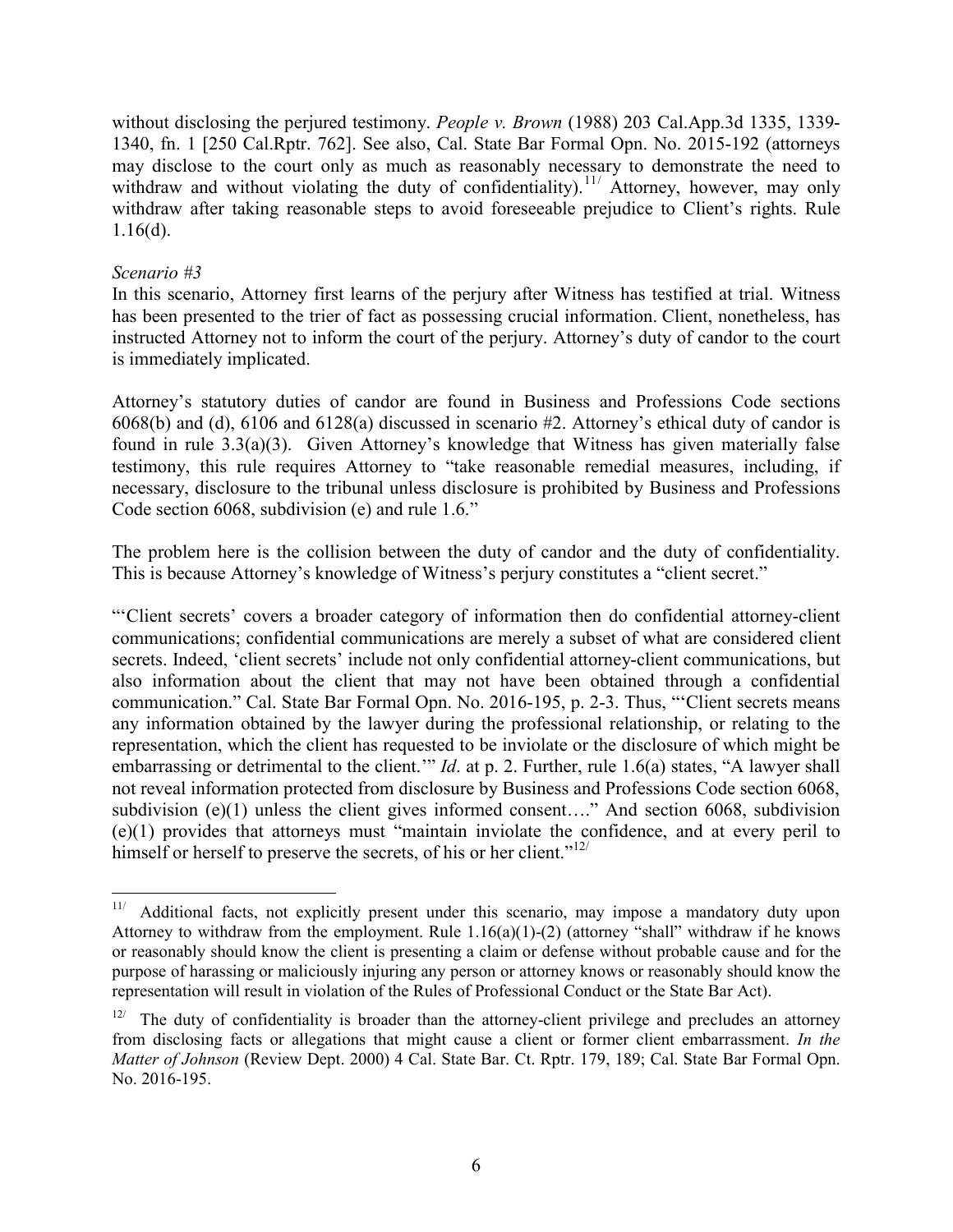Here the revelation that a key witness supposedly supporting Client's case has committed perjury is likely to be embarrassing and detrimental to Client. Attorney acquired knowledge of the perjury from Client, and confirmed by Witness, all of which occurred within the course of the representation. Thus, a "client secret" is present. Further, Client has instructed Attorney not to reveal the perjury. Rule 1.6, therefore, prohibits Attorney from disclosing Witness's perjury.<sup>[13/](#page-6-0)</sup>

The Rules of Professional Conduct encourage the attorney, where there are perjury concerns, to remonstrate with the client, first and foremost, rather than seeking to withdraw. See rule 3.3 in its entirety, including Comments. The policy underpinnings for the "remonstration first" preference must stem from the recognition that withdrawing from the representation may not cure the problem that the perjury may remain in the case.<sup>[14](#page-6-1)/</sup>

Thus, in this scenario, Attorney first should employ "reasonable remedial measures" available under the Rules of Professional Conduct and the State Bar Act "which a reasonable attorney would consider appropriate under the circumstances to comply with the lawyer's duty of candor to the tribunal." Rule 3.3, Comment [5]. Such remonstration measures "include explaining to the client the lawyer's obligations under this rule and, where applicable, the reasons for the lawyer's decision to seek permission from the tribunal to withdraw, and remonstrating further with the client to take corrective action that would eliminate the need for the lawyer to withdraw." *Id*. Corrective action would include striking or correcting Witness's false testimony by stipulation or motion. Cal. State Bar Formal Opn. No. 1983-74. Or, Client could testify to Witness's admission.

<span id="page-6-0"></span> $\frac{13}{13}$ If the ABA rules were applicable, Attorney might have the option of disclosing the perjury to the court. Under the ABA Rules the duty of candor trumps the duty of client confidentiality. See, ABA Rule 3.3(a)(3) (if lawyer has knowledge of client or client-witness perjury, the duty to take remedial measures includes, "if necessary, disclosure to the tribunal.") As discussed above, however, in California the duty of candor does not override the duty of confidentiality. Nor are ABA rules binding in California. "[T]he ABA Model Rules have no special significance for California lawyers." *In re Mortgage & Realty Trust* (Bankr. C.D. Cal.1996) 195 B.R. 740, 758 (noting Cal. State Bar Form. Opn. 1983-71). See also, *In re Wheatfield Business Park LLC* (C.D. Cal. 2002) 286 B.R. 412, 420 (ABA Model Rules are not in force in California); *State Compensation Ins. Fund v. WPS, Inc*. (1999) 70 Cal.App.4th 644, 655-56 [82 Cal.Rptr.2d 799] ("the ABA Model Rules…do not establish ethical standards in California, as they have not been adopted in California and have no legal force of their own"). The ABA rules may be considered as a "collateral source" where there is a void in the California rules and no conflict with California public policy. *State Compensation Insurance Fund, supra*, 70 Cal.App.4th at 656. Here, there is no void; in fact, the ABA rules are in direct conflict with the California rules because the latter, clearly, does not allow disclosure to the tribunal absent client consent.

<span id="page-6-1"></span><sup>14/</sup> See *People v. Johnson* (1998) 62 Cal.App.4th 608, 623 [72 Cal.Rptr.2d 805] ("[W]e note that permitting defense counsel to withdraw does not necessarily resolve the problem. That approach could trigger an endless cycle of defense continuances and motions to withdraw as the accused informs each new attorney of the intent to testify falsely. Or the accused may be less candid with his new attorney by keeping his perjurious intent to himself, thereby facilitating the presentation of false testimony. Lastly, there is the unfortunate possibility that the accused may find an unethical attorney who would knowingly present and argue the false testimony. Thus, defense counsel's withdrawal from the case would not really solve the problem created by the anticipated perjury but, in fact, could create even more problems.")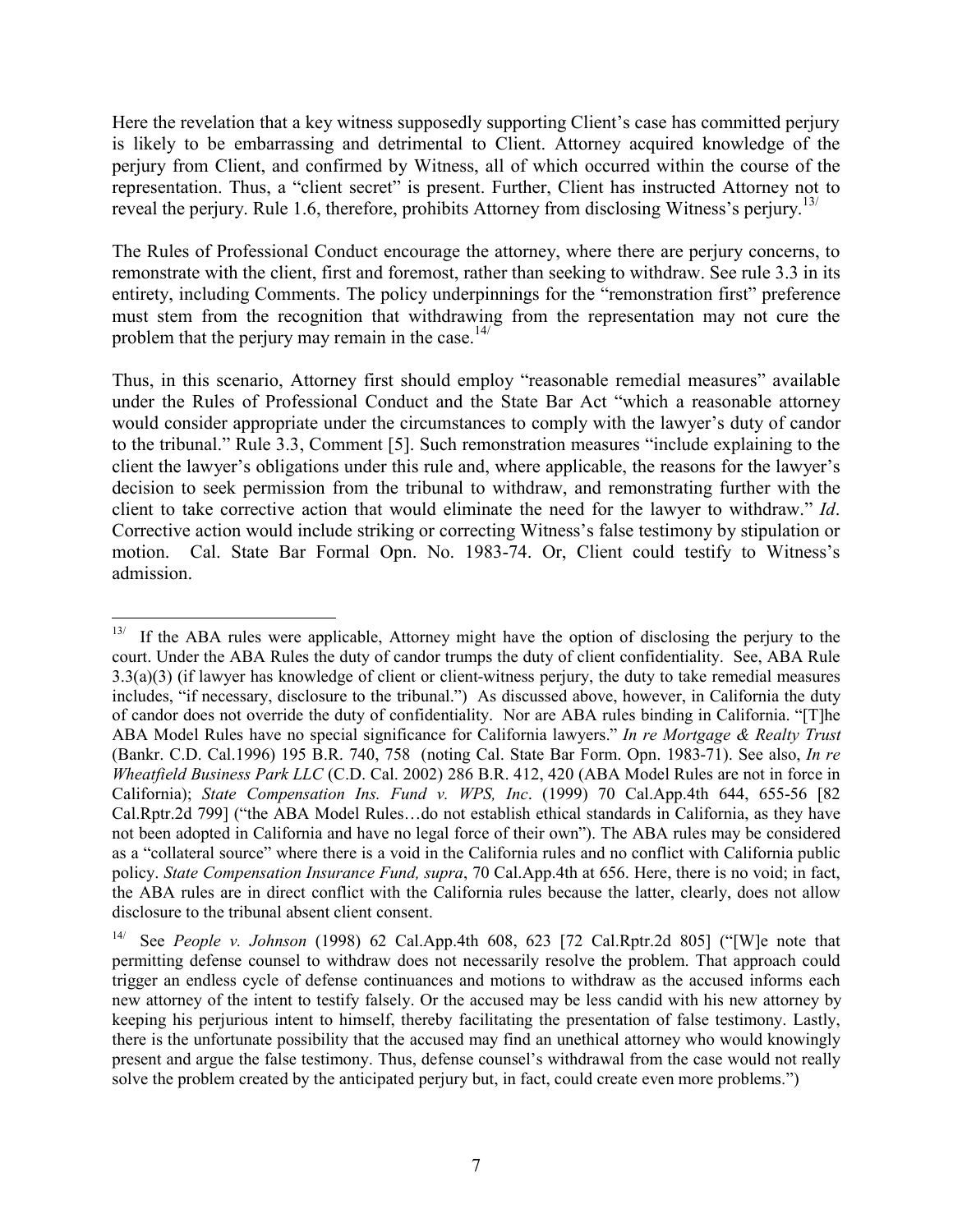Attorney may also analyze whether it would be appropriate to strike the testimony over Client's objection under the theory that Attorney, as "captain of the ship," has the ultimate control over evidentiary decisions in civil cases.

This course may be perilous because it is questionable whether the metaphorical "ship's captain" has the authority, even in a civil case, to take action, against the client's instructions, that would sink the ship. Such would be the concern here because, as the hypothetical states, "the eyewitness testimony is crucial; without it, Client may well lose the case."<sup>[15](#page-7-0)/</sup> In addition, depending on the circumstances, a motion to strike the testimony could effectively result in the disclosure of information protected by the duty of confidentiality.

If remonstration has failed, Attorney must consider as well whether it is appropriate, or even required, to seek to withdraw as counsel. Rule 3.3, Comment [8] provides: "A lawyer's compliance with the duty of candor imposed by this rule does not require that the lawyer withdraw from the representation." However, the Comment goes on: "The lawyer, may, however, be required by rule 1.16 to seek permission of the tribunal to withdraw if the lawyer's compliance with this rule results in a deterioration of the lawyer-client relationship such that the lawyer can no longer competently and diligently represent the client, or where continued employment will result in a violation of these rules."

The facts in this scenario strongly suggest a deteriorating lawyer-client relationship. This is not a disagreement over a minor strategy decision. Client disagrees with Attorney's remonstration to her on matters fundamental to our judicial system and Attorney's ethical duties. Client insists on proceeding despite knowing her case relies on perjured testimony which will not be corrected. That favorable, yet false, testimony is firmly embedded in Client's case. Client may end up winning the case because of the perjury.

Attorney's continued involvement without corrective action presents a risk to Attorney of an ethical violation. Rule 1.16(a)(2) (mandatory duty to seek to withdraw if "lawyer knows or reasonably should know that the representation will result in violation of these rules or of the State Bar Act). At trial, Attorney, without knowledge of the perjury, advocated Client's case relying upon and emphasizing Witness's testimony. That crucial testimony is now known to be perjured. Attorney's silence could be construed to be an "implicit consent to the deception." Attorney has good reason to believe that continuing to act as counsel in the trial will lead to a violation of Business and Professions Code sections 6068(b) and (d), 6106, or 6128(a). See Cal. State Bar Formal Opn. No. 1983-74 (Discussing duties where attorney acquires knowledge of client perjury during trial: "attorney may not remain silent and is required to take action to ensure

<span id="page-7-0"></span> $\frac{15}{15}$ *Blanton v. Womancare, Inc., supra*, 38 Cal.3d at 404-405 ("An attorney is not authorized, however, merely by virtue of his retention in litigation, to 'impair the client's substantial rights or the cause of action itself.' ... [A]n attorney may not stipulate to a matter which would eliminate an essential defense. . . . Such decisions differ from the routine and tactical decisions which have been called 'procedural' both in the degree to which they affect the client's interest, and in the degree to which they involve matters of judgment which extend beyond technical competence so that any client would be expected to share in the making of them.") (internal citations omitted).